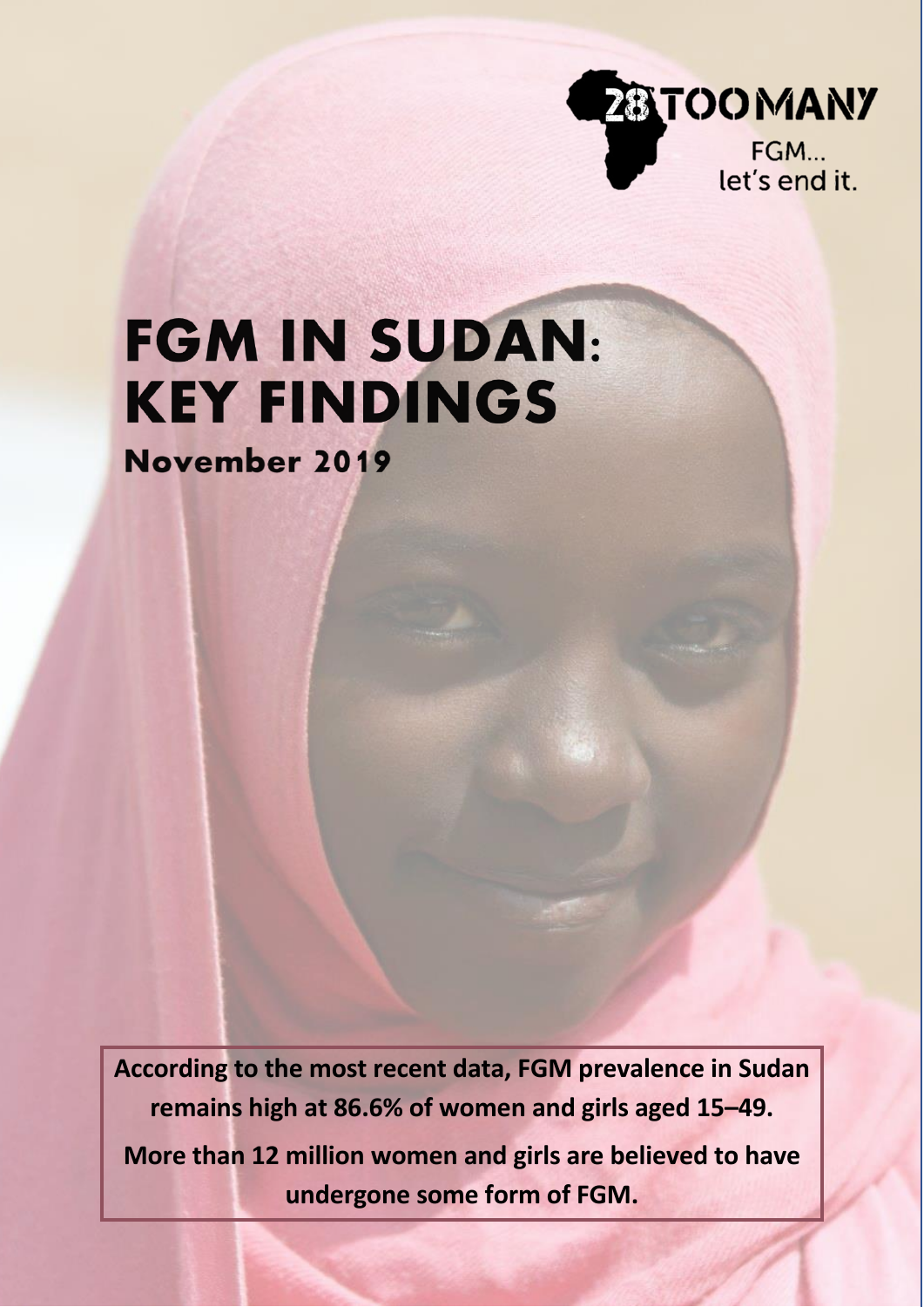# Introduction

*Refer to Country Profile pages 24–28.*

Sudan was devastated by **civil war** throughout the 1980s and 1990s. Lieutenant General Omar Bashir led a coup in 1989 and ruled the country until his ousting by the military in April 2019. Since then, however, **violence and protests** have continued. Women have been at the forefront of the street protests and, consequently, have been targets of violence against protesters.

A **Transitional Government** was sworn in on 8 September 2019. New Prime Minister Abdalla Hamdok has stated, 'We have to concentrate on women's participation. Sudanese women played a very big part in our revolution.'<sup>1</sup>

### FGM Prevalence

#### *Refer to Country Profile pages 46–56.*

Overall, the prevalence of female genital mutilation (*FGM*) in Sudan remains among the highest in the world.

The most recent measurement of **FGM prevalence across Sudan** (the Multiple Index Cluster Survey 2014, hereinafter referred to as the *MICS 2014*) found that 86.6% of women aged 15–49 have undergone some form of FGM.**<sup>2</sup>** Based on this, Sudan is placed in UNICEF's 'very high prevalence' category.<sup>3</sup>

Data from the MICS 2014 reveals a distinct trend towards lower FGM prevalence among younger women: the highest prevalence (91.8%) is among women aged 45–49 and the lowest (81.7%) is among those aged 15–19.<sup>4</sup> This suggests that the practice is declining at a faster rate than might be apparent from considering only the overall prevalence over time.





*Figure 1: Prevalence of FGM according to age of women in Sudan<sup>5</sup>*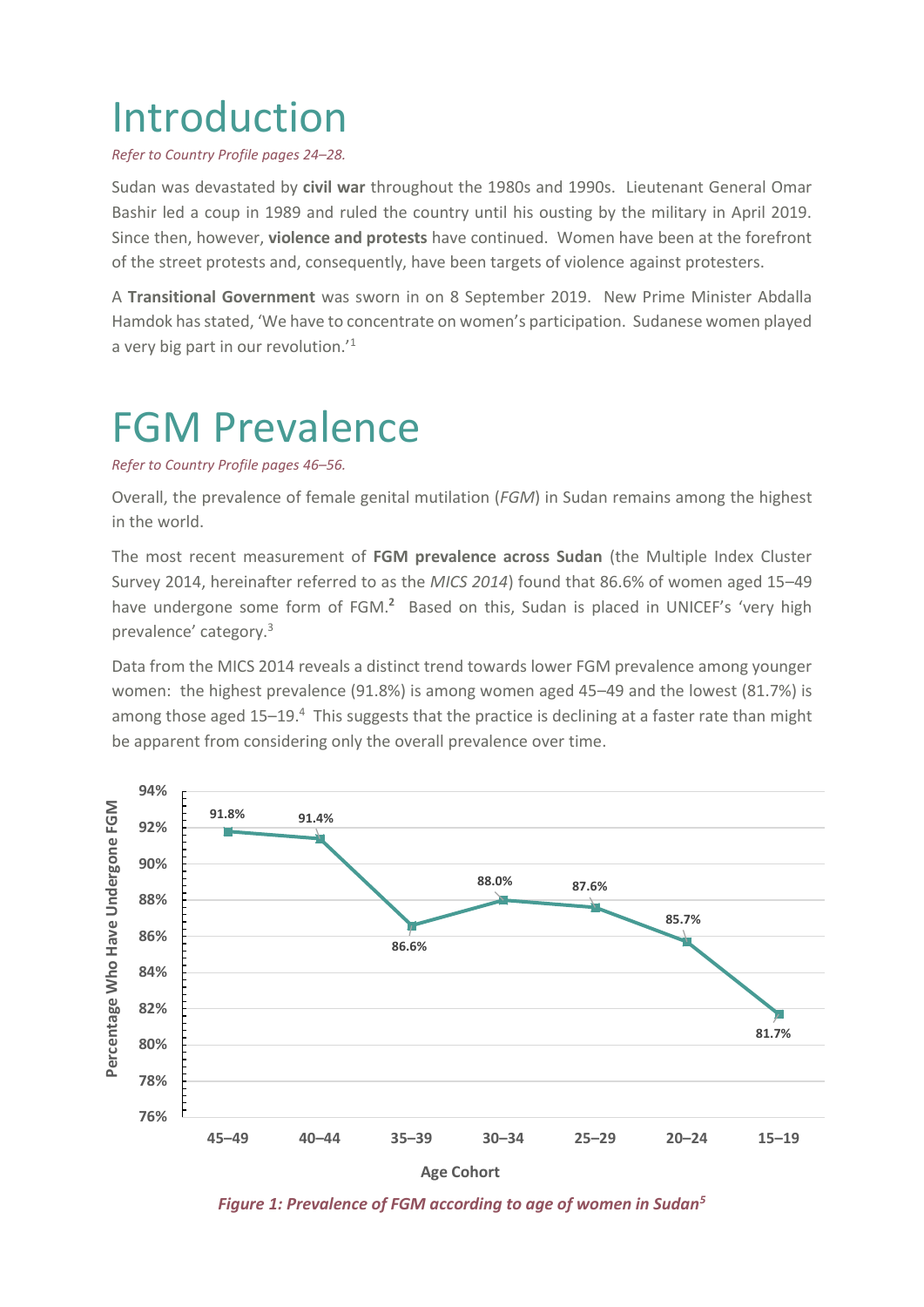The relationships between a woman's **level of wealth and education** and whether or not she has had FGM is complex. For example, FGM is most prevalent among women aged 15–49 in the richest wealth quintile (91.6%), it declines in the middle wealth quintiles, and it rises again to 88.0% in the poorest quintile.**<sup>6</sup>**

The data suggests that, by the age of six, almost 30% of **girls aged 0–14** would have been cut, and by the age of nine, more than half would have been cut (54%).<sup>7</sup>

### **Where**

#### *Refer to Country Profile pages 46–56.*

A third of Sudan's population lives in **urban** areas, where the prevalence of FGM among women aged 15–49 appears to be very similar (85.5%) to that in **rural** areas (87.2%). The highest prevalence is in North Kordofan (97.7%) and North Darfur (97.6%), while in only three of the 18 states is the prevalence below 70% (Blue Nile – 68%, West Darfur – 61.2% and Central Darfur – 45.4%). In the majority of states, the prevalence is above 85%. **8**



*Figure 2: Prevalence of FGM across Sudan (©28 Too Many)9*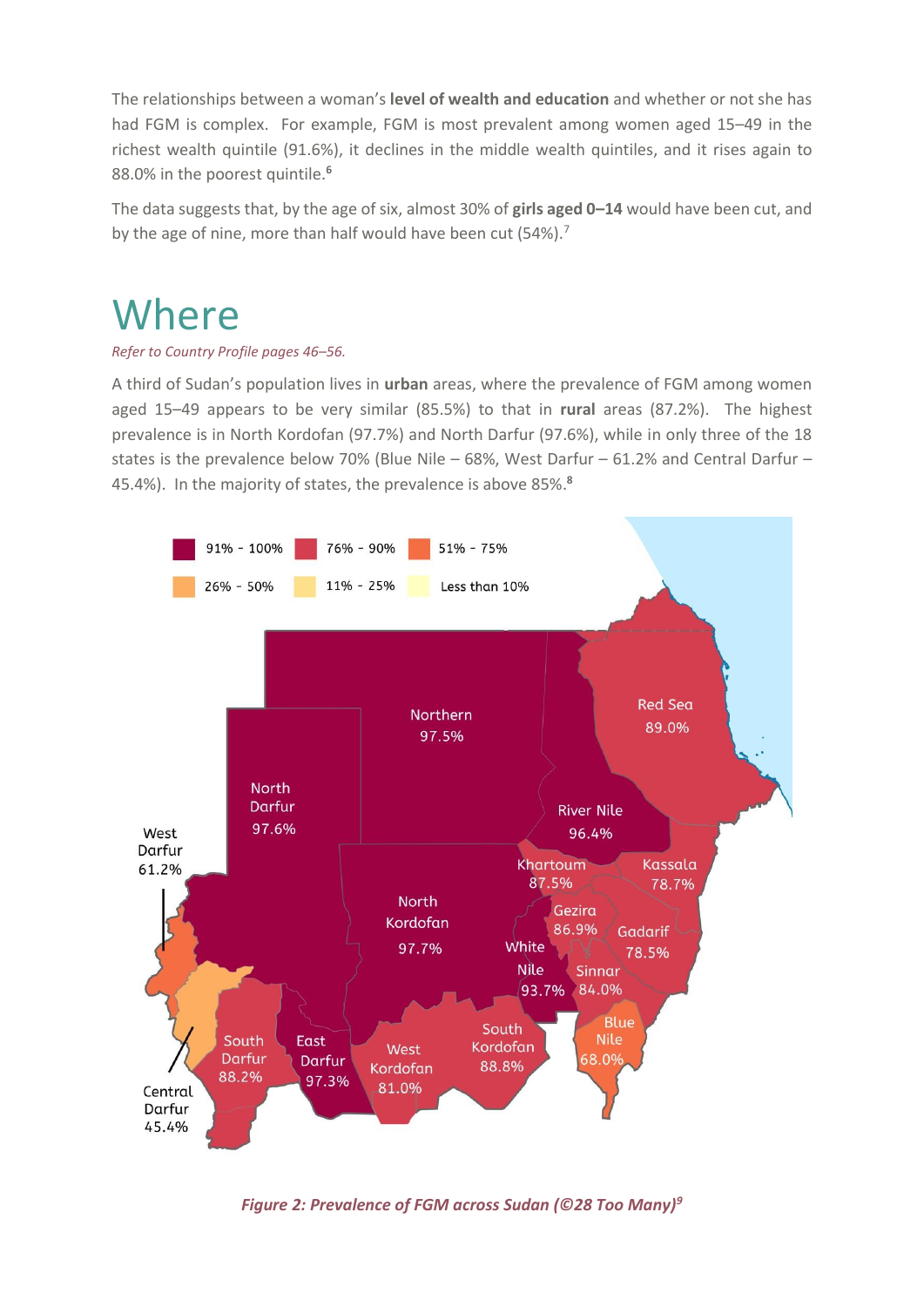One major influence on prevalence is believed to be the **ethnicity** of the local population. Recent urbanisation in Sudan has reportedly impacted on prevalence and attitudes; for instance, the migration to urban Khartoum of non-practising communities from the Nuba Mountains, South Sudan and parts of the Darfur regions in the far west has resulted in intermarriage and pressure to adopt the practice.

### FGM Types and Age

#### *Refer to Country Profile pages 50–53.*

FGM is generally referred to in Sudan in two ways: the least severe form is called '**sunna'**, which is an Islamic term for FGM involving partial or total removal of the external clitoris (equating to Type I or Type II by the WHO's definition, depending on the extent of the cutting). The more severe form of FGM is referred to as '**pharaonic'** or '**infibulation'**, and this equates to the WHO's Type III.

77% of Sudanese women in the 15–49 age group who have been cut have been '**sewn closed'** (Type III FGM/infibulation), 16.3% have had **flesh removed** and 2.2% have been **nicked**.

In general, the **prevalence of 'sewn closed'** is lowest in the five Darfur states, ranging from 36.7% in Central Darfur to 68.7% in South Darfur. The prevalence of Type III is above 90% in four states: Northern, Gezira, Sinnar and West Kordofan.

While the MICS 2014 shows that of women aged 15–49 who have been cut, 79.6% in the richest quintile have been 'sewn closed' compared to 62% in the poorest wealth quintile, Sudanese experts working on the campaign to end FGM have been unable to identify a clear association between **levels of wealth and types of FGM**, due to the few studies and limited data available on the topic. Type III was also found to be slightly less prevalent in the youngest age-group of women (15–19) and among women with no formal education. $^{10}$ 

Sudanese girls are at their highest risk of being cut between the ages of four and ten.<sup>11</sup>

### Reinfibulation

*Refer to Country Profile pages 54 & 86.*

Reinfibulation (also known as *adal*) is the process of **re-sewing the genitals following childbirth**. It may be done repeatedly during the lifetime of a married woman. While it is not as prevalent as initial FGM, the MICS 2014 found that it is performed on around one in four (23.9%) of evermarried women aged 15–49 who have ever given birth.

Reinfibulation seems to be **concentrated in** the states of Kassala (62.5%), Gadarif (52.5%) and Sinnar (46.4%), although it occurs in all states in Sudan.<sup>12</sup>

A recent study showed that many women do not decide themselves to undergo reinfibulation, but **the decision is made for them** by their mothers, older female relatives or midwives. The procedure is usually carried out by a midwife between two hours and 40 days after the baby is born.<sup>13</sup>

Reinfibulation poses **a significant challenge** to the maternal health and wellbeing of Sudanese women, and there is an urgent need for more studies and data-gathering to understand the practice.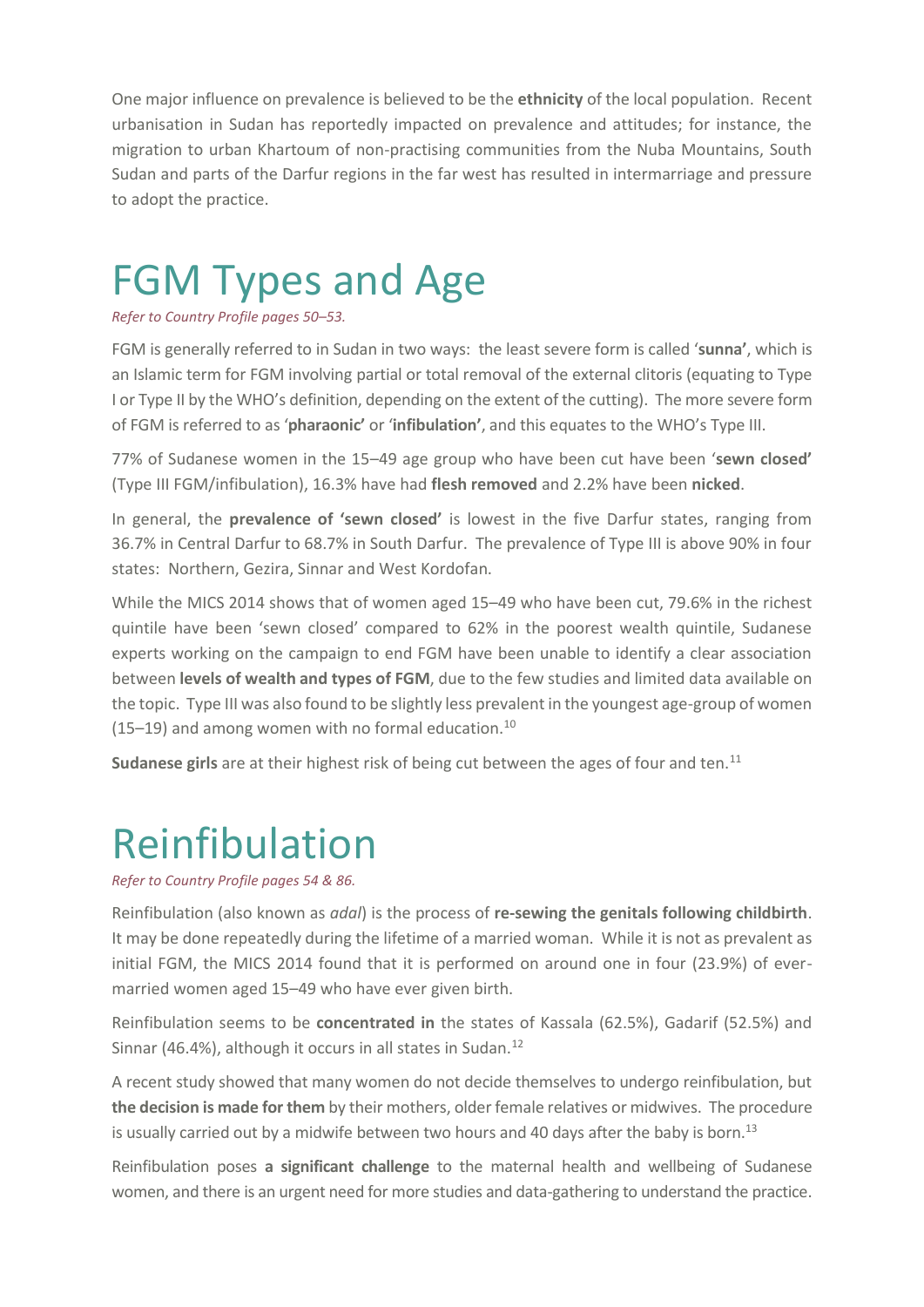## Practitioners of FGM

*Refer to Country Profile pages 50–51.*

The MICS 2014 found that 63.6% of women are cut by a **trained midwife** and 28.7% by a **traditional cutter**. 14

Among **daughters aged 0–14**, traditional cutters are more commonly used when a girl is cut before the age of five.<sup>15</sup>

#### *Medicalised FGM*

#### *Refer to Country Profile page 87.*

Both data and anecdotal evidence demonstrate that FGM in Sudan has become increasingly medicalised over the past few decades.

Medicalised FGM is most apparent in women who are wealthier and/or better educated. Women living in urban areas are more likely to have medicalised FGM and be cut by a trained midwife (77.9% of women aged 15–49 who have been cut) than women living in rural areas (56.7%). The type of practitioner used varies even more widely by state. In central Darfur 71.3% of women are cut by a traditional cutter, while for the River Nile, Khartoum and Northern states this figure is less than 7%.<sup>16</sup>

The medicalisation of FGM in Sudan is linked to the **shift from practising Type III/infibulation to practising Types I and II** (referred to as 'sunna'). While influencers (such as religious leaders) and most families now agree that Type III FGM is wrong, many still do not consider Type I (or even Type II) as being 'the cut' or constituting FGM. Therefore, they feel that these 'less severe' types are 'safer', and particularly so if performed by a health professional.

**Midwives** have become, as a result, the primary group of health professionals that Sudanese families are using to cut their girls. Midwives are very well respected in the communities in which they work, and their involvement in the practice of FGM offers both challenges and opportunities. In Sudan, though not yet spread across the whole country, an **oath to not practice FGM** is now included in the curricula at midwifery schools. The challenge for midwives is that, even though they may understand the long-term impact of FGM because of their training, if they take the oath, they risk a fierce backlash from the communities in which they work. Midwives also perform **reinfibulation** (adal), a procedure to re-sew the genitals following childbirth (see above).

*For further information, see <http://28toomany.org/fgm-research/medicalisation-fgm/>.*

### Why

*Refer to Country Profile pages 61–63.*

FGM in Sudan is mainly practised for '**purification**, **cleanliness** and **hygiene**, **acceptability** within the group and **reducing sexual desire**'. The **marriageability** of a girl is also cited; one study noted that, for some, the practice appears to be part of '**raising a girl properly**' in that it supposedly 'ensures pre-marital virginity and inhibits extra-marital sex, because it reduces a women's libido.' 17 FGM is also justified, particularly by younger men, as a **religious requirement**.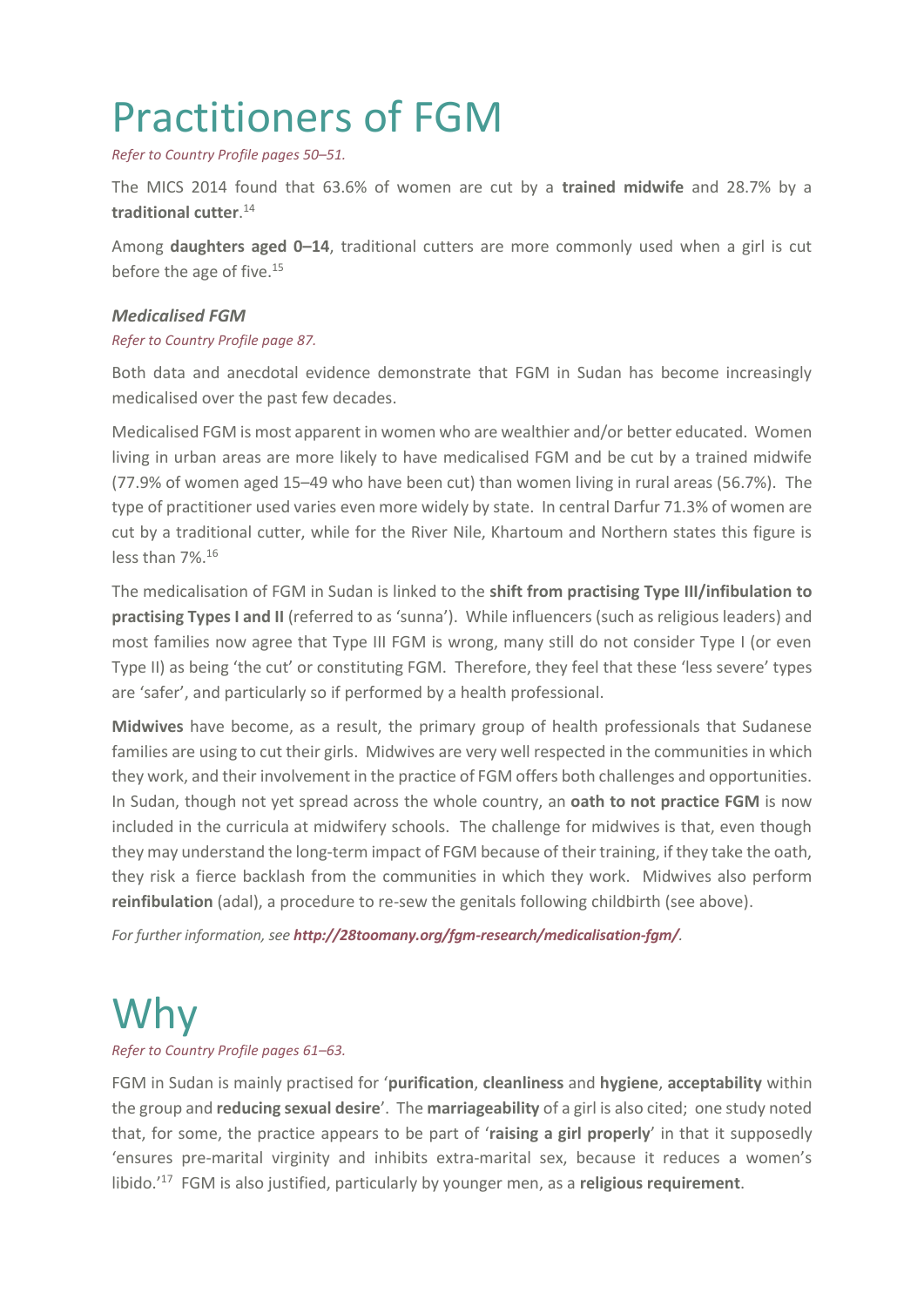# Understanding and Attitudes

*Refer to Country Profile pages 61–69.*

Most women in Sudan know about FGM - 96.3% of women aged 15-49 have heard of it.<sup>18</sup>

Across Sudan, **attitudes towards the continuation of FGM** are divided. Of women aged 15–49 who have heard of FGM, 40.9% believe that it should continue, while 52.8% believe it should be abandoned.

Levels of **backing for the abandonment of FGM** vary widely by state: the lowest level is in East Darfur (30.6%) and the highest is in Khartoum (71%). Abandonment is more strongly favoured in urban areas, where about two-thirds of women believe that the practice should be stopped, compared to less than half (45.5%) of women living in rural areas.

The desire for the abandonment of FGM is strongly correlated with both a woman's level of education and her level of wealth. Women who have received a higher level of education are considerably more likely to favour abandoning the practice (79.1%) than those who have received no formal education (37.3%). 71.6% of women in the highest wealth quintile believe that the practice should be abandoned, while only 32.3% of women in the lowest wealth quintile believe the same.<sup>19</sup>

Younger women are less likely to intend to cut their daughters, as are those who had achieved higher levels of education and those in the richer wealth quintiles.<sup>20</sup>

Regarding **the attitudes of men**, a 2018 Population Council study reported that men are often involved and influential in the decision-making process around FGM, although the views of older and younger men are often contradictory. Men tend to be more influential when they oppose FGM.<sup>21</sup> Some younger men express a willingness to marry women who have not undergone FGM, but they are also concerned about excessive sexual desire in women who have not been cut.<sup>22</sup>

There is evidence that boys and men feel a conflict, caused by **the desire to protect girls and women**, between the belief that FGM curbs a woman's sexual desire and is therefore a necessary part of her growth and development, and the understanding of the trauma and health risks involved. This desire to protect girls and women appears to be the major driving factor behind the continuation of FGM in Sudan.

Although positive changes have been observed in attitudes to FGM in Sudan, rather than ending the practice, some communities are shifting to what they perceive to be 'less severe' forms.

### Law

#### *Refer to Country Profile pages 30–34.*

Sudan has signed up to or ratified several **international and regional conventions and treaties** that are relevant to FGM; however, it has not signed the Convention on the Elimination of All Forms of Discrimination Against Women (1979) or the African Charter on the Rights and Welfare of the Child (1990).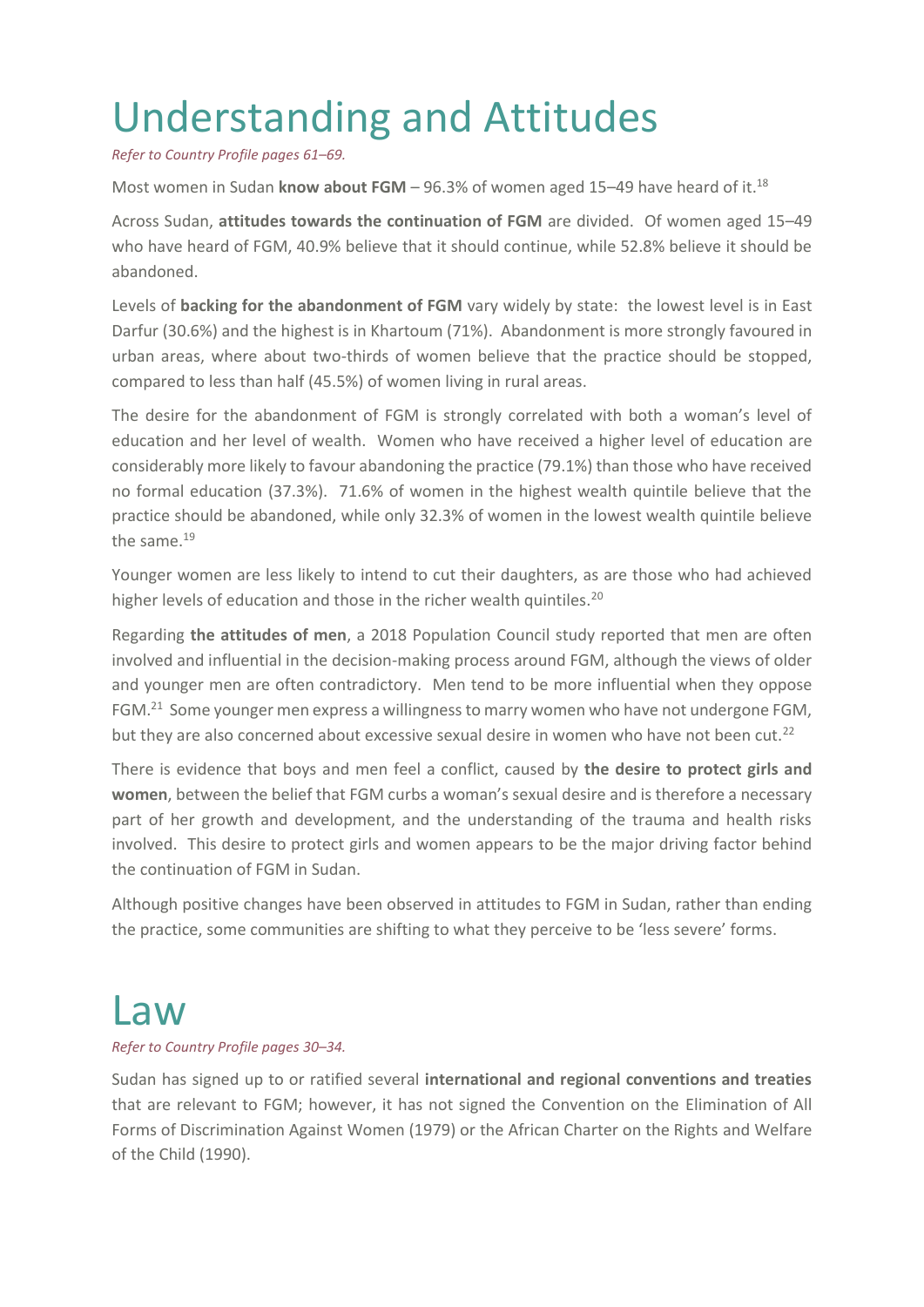The **Constitution of the Republic of Sudan 2005** (as amended) places various **obligations on the State to protect women and children**. Specifically, **Article 32** obliges the State to 'combat harmful customs and traditions which undermine the dignity and status of women'.

There is currently no **national legislation** in Sudan that expressly criminalises and punishes the practice of FGM, and no penalties are set out for the practice or procurement of FGM. **Six states have laws in place** that only apply to FGM undertaken within their boundaries: South Kordofan, Gadarif, SouthDarfur, Red Sea, North Kordofan and Northern. These laws are not enforced and there is no publicly available information on any cases of **arrests or court proceedings**in relation to FGM.

In September 2016 an **amendment to the federal Criminal Act (1991)** was approved by the Council of Ministers to criminalise all forms of FGM under a new **Article 141**; at the time of publication, this is still pending parliamentary endorsement.

Some religious leaders support **sunna** (which includes partial or total removal of the external clitoris) and claim that criminalising it would be against Sharia. This continues to be a challenge to the passing of comprehensive legislation in Sudan.

*For further information on the law, see also [Sudan: The Law and FGM](https://www.28toomany.org/static/media/uploads/Law%20Reports/sudan_law_report_v1_(july_2018).pdf).*

# Work to end FGM

*Refer to Country Profile pages 99–103.*

Sudan has long been recognised internationally as a high-priority country for funding to end FGM. Vast sums of money have been committed to the country, particularly through the **United Nations Joint Programme** (*UNJP*), which has entered Phase III (2018–2021), and the **UK DFID-funded Sudan Free of Female Genital Cutting** (*SFFGC*) programme, which is now in Phase 2 (January 2019–December 2024).

**The National Council of Child Welfare** (*NCCW*) is the government authority that plans and coordinates child welfare across Sudan, including FGM. It works in collaboration with partners at all levels, including various government departments, UN agencies, international NGOs, academia and community representatives.

The core strategies being used in the work to end FGM across Sudan are **community and intergenerational dialogue**, facilitated by programmes such as the **Saleema Initiative**. **Public declarations of abandonment** are also reportedly successful in giving communities the opportunity to speak out against FGM.

**The Saleema Initiative** emerged from communities as an innovative way of talking about FGM. It has equipped activists and the media with a new tool to address the social norms that support FGM. The name 'Saleema' (meaning 'pure, intact and unharmed') is being used to give positive connotations to giving up FGM, using a philosophy of 'Every girl is born Saleema; let her grow up Saleema.' An evaluation of the campaign to date shows that its social-media marketing strategy is proving effective in changing pro-FGM social norms.<sup>23</sup>

Furthermore, the **Almawada wa Alrahma** ('Compassion and Mercy') campaign is being used to address rights and tackle violence against women and girls from a religious perspective.